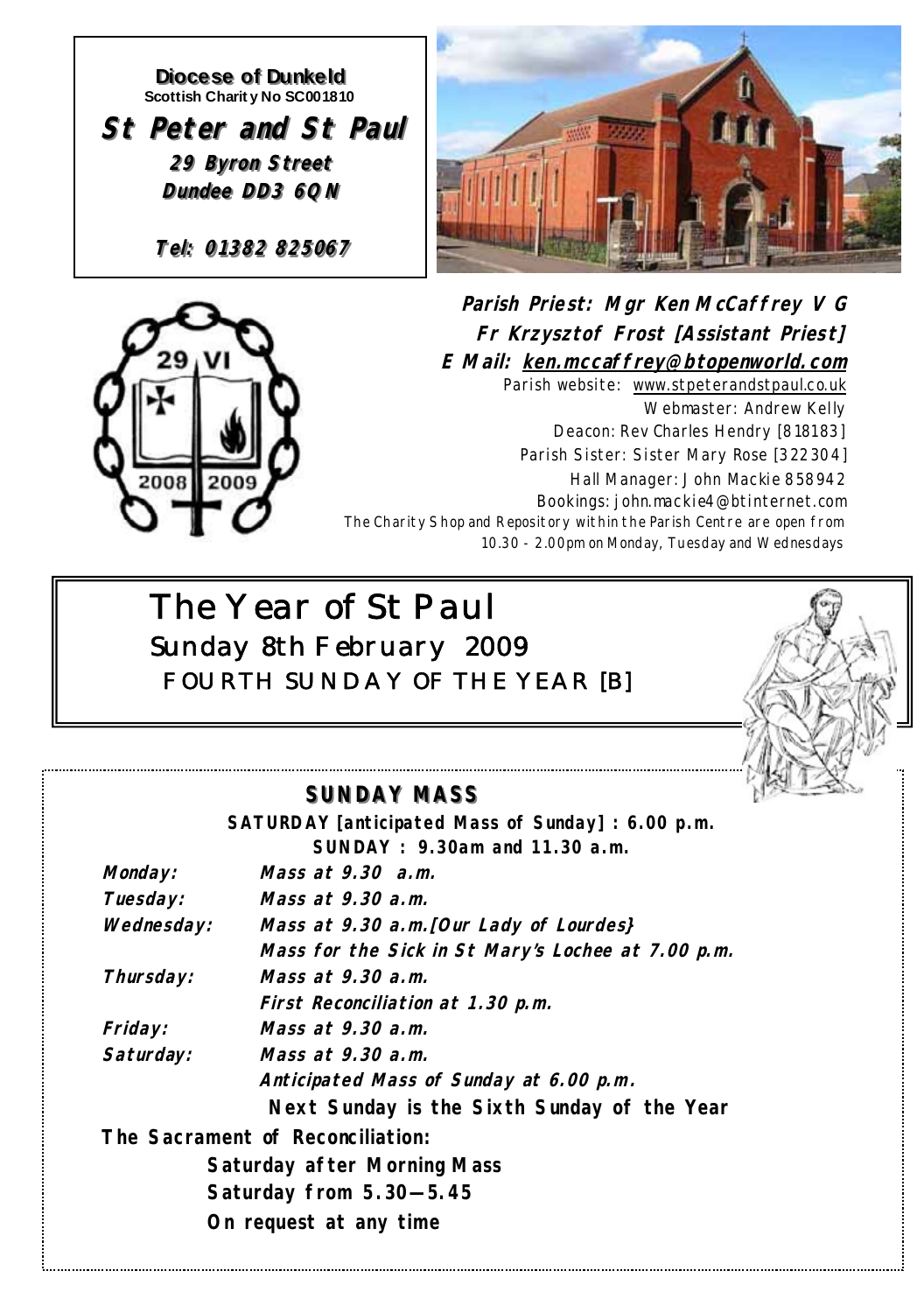*Last Sunday's Collection was £991.94 Many thanks for your generosity*

*The SECOND COLLECTION for the work of Catholic Education was £411.20*

#### *PARISH CENTRE*

**The Parish Centre & Charit y Shop is no w open—Mondays, Tuesdays & W ednesdays** 

#### **SACRAMENT AL PREPARATION**

*First Reconciliation will be celebrated with the children from pri mary 4 on Thursday of this week at 1.30 p.m., in the C hurch. The Rite of Enrol ment for the Sacraments of Confir mation and Eucharist will take place on Sunday 1st March - First Sunday in Lent, with Confir mation on Wednesday 13th May and First Communi ons on Sunday 31st May at 11.00 Mass - Pentecost Sunday.* 

MASS TIME CHANGE; From Sunday 1st March [First Sunday in Lent] the 11.30 a.m. Mass will begin at 11.00 a.m. Please note this change



World Day of Prayer for the Sick Feast of Our Lady of Lourdes

MASS FOR THE SICK Wednesday 11th February St Mary's, Lochee 7.00 p.m.

The Annual Diocesan Pilgrimage to Lourdes, led by Bishop Logan will be from 20th 27th July 2009, flying direct from Edinburgh. Details and Forms are in the Sacristy or can be obtained from Mancunia travel—www.mancunia.com or e mail at office184@mancunia.com DUNKELD DIOCESAN DIRECTORY The Dunkeld Directory for 2009 is now on sale at the back of the Church, price £2.50

## NOVENA TO OUR LADY ON SATURDAYS

after Morning Mass on Saturdays.

### EUCHARISTIC ADORATION Eucharistic Adoration will begin again this Wednesday 4th February

*CHILDREN'S LITURGY OF THE WORD The Children's Liturgy of the Word will continue at 11.30 a.m. Mass.* 

Please pray for**:** all recently deceased; for **Steven Walker, Jessie Moncur, Charles Cabrelli, Davina McGiff, Graeme McMahon, Frank Ferrie, Charlie Craig, Harry Craig, Elizabeth Morrison, John McGrath, Bernadette Chapman & Darren Walsh** whose anniversaries occur at this time; and for all w ho are in hospital [*Ina Scott, Sam McGregor & Gloria Thomson*].

#### CATHOLIC PAPERS

Our Catholic Paper are on sale at the back of the Church. Please note that the Scottish Catholic Observer is now priced at 90p. This week :

 Cardinal O'Brien and SCIAF trip to Burma St Mary's Home for the Elderly refur bishm ent completed St Peter & St Paul's wins Classic FM piano competition St Peter & Sr Paul's Prayer Group supports Zimbabwean Priest

> **PRAY FOR WORLD PEACE**  Fatima Holy Hour in St Pius X, Balerno Street, Douglas On Friday 13th February at 7.00 p.m.

On the opposite page of this newsletter is an abridged set of the parish accounts for the year 2008. Sincere thanks to all who contribute to the upkeep of the parish by your generous weekly donations.

I intend, during Lent, to set up a Parish Pastoral Council, since the previous Council lapsed [under Canon Law] with a change of PP. Hopefully this will include a subcommittee on Finance.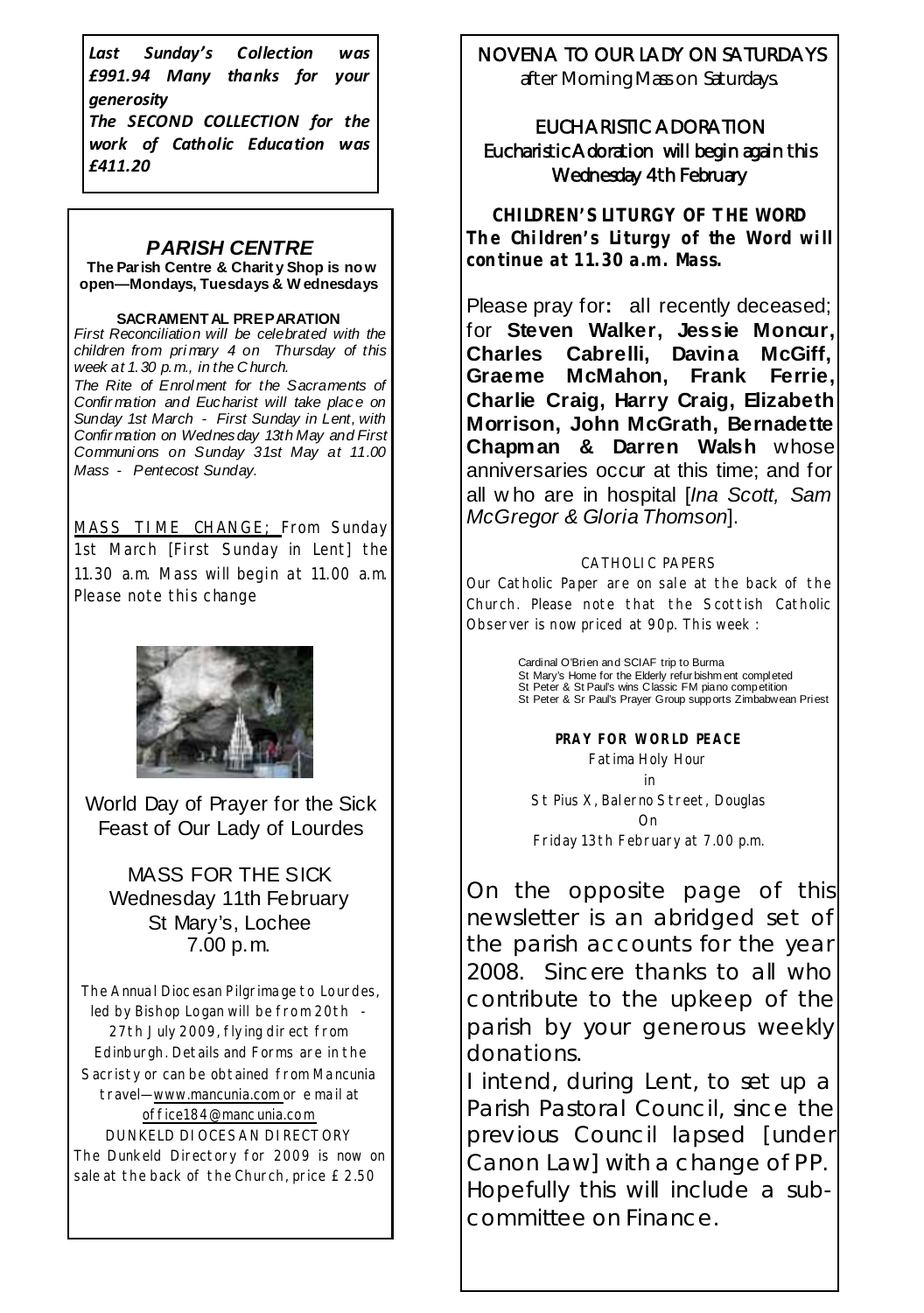|                                    | St Peter & St Paul's, Dundee - FINANCIAL REPORT 2008<br>Income: [Unrestricted] |           |               |             |  |
|------------------------------------|--------------------------------------------------------------------------------|-----------|---------------|-------------|--|
|                                    | Total Offertory:                                                               | 41803.38  |               |             |  |
|                                    | Gift Aid:                                                                      | 7363.34   |               |             |  |
|                                    | Hall:                                                                          | 10000.00  |               |             |  |
|                                    | Newspapers:                                                                    | 1140.20   |               |             |  |
|                                    | <b>Special Collections:</b>                                                    | 10748.45  |               | £71055.37   |  |
|                                    | Income: [Restricted]                                                           |           |               |             |  |
|                                    | Donations:                                                                     | 23115.22  |               |             |  |
|                                    | Loan [Renovations]                                                             | 176971.81 |               | £2000087.03 |  |
|                                    |                                                                                |           | <b>TOTAL:</b> | £271,142.40 |  |
| Expenditure:                       |                                                                                |           |               |             |  |
|                                    | Expenditure:                                                                   |           |               |             |  |
|                                    | Clergy:                                                                        | 4088.60   |               |             |  |
|                                    | Lay Employees:                                                                 | 1080.00   |               |             |  |
|                                    | Travel/Hospitality:                                                            | 8151.06   |               |             |  |
|                                    | Office:                                                                        | 6182.72   |               |             |  |
|                                    | Domestic Costs:                                                                |           |               |             |  |
|                                    | [Heat/Light/Food/Insurance:                                                    | 17427.73  |               |             |  |
|                                    | <b>Property Costs:</b>                                                         |           |               |             |  |
|                                    | [Refurbishment of Church/                                                      |           |               |             |  |
|                                    | Repairs in Church & House]                                                     | 192988.30 |               |             |  |
|                                    | Liturgy/Pastoral:                                                              | 8554.53   |               |             |  |
|                                    | Other Payments:                                                                |           |               |             |  |
|                                    | [Diocesan Levy/                                                                |           |               |             |  |
|                                    | <b>Second Collections</b>                                                      | 13202.80  |               |             |  |
|                                    | Second Collections [restricted]                                                | 4663.11   |               |             |  |
|                                    |                                                                                |           | <b>TOTAL:</b> | £256338.85  |  |
|                                    | <b>I Bank Reconciliation:</b>                                                  |           |               |             |  |
|                                    | Opening Balance [01/01/08]                                                     |           | 28,623.79     |             |  |
|                                    | Income:                                                                        |           | 271,142.40    |             |  |
|                                    | Expenditure:                                                                   |           | 256,338.85    |             |  |
|                                    | Closing Balance [31/12/08]                                                     |           | 43,427.34     |             |  |
| Royal Bank of Scotland at 31.12.08 |                                                                                | 48,684.36 |               |             |  |
| Outstanding Cheques:               |                                                                                | 5,25702   |               |             |  |
| Balance:                           |                                                                                | 43,427.34 |               |             |  |

*balance in the region of £17,000. Thanksto Bernadette Johnstone for preparing these accounts. Any parishioner wishing to see the fuller accountssent to the Diocese may do so on request to Mgr Ken.*